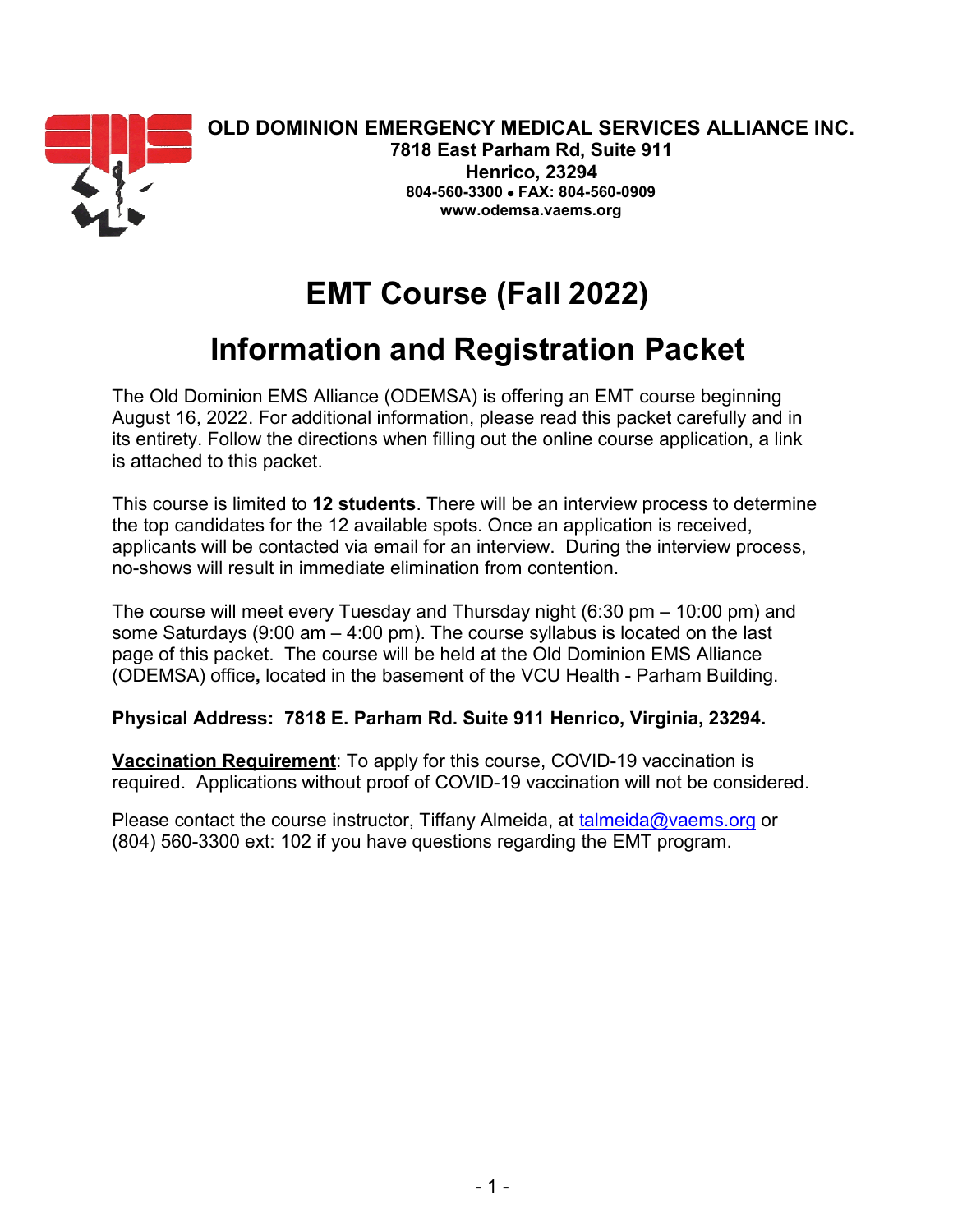## **Course Description**

This course is intended to prepare students to demonstrate and understand the roles and responsibilities of the Emergency Medical Technician. The student will utilize principles found in teamwork, critical thinking, clinical judgment and comprehensive knowledge of medical and traumatic conditions, to provide basic life support level of care in a pre-hospital environment.

Following successful completion of this course, the Terminal Competency Psychomotor Examination AND the National Registry Cognitive Examination, the student will be issued a Virginia Emergency Medical Technician certification (state level) and a National Registry Emergency Medical Technician certification (national level).

All coursework must be completed by the scheduled deadline. Exceptions are made only on a case-by-case basis and with the approval of the course instructor.

Students are required to read the textbook, attend lectures, complete assigned coursework, take assigned tests and complete field rotations. This course requires at least an 8-10 hour per week investment of time to be successful. This does not include the time dedicated to field rotations at local EMS agencies in order to fulfill the (10) patient contact requirement. Field rotation shifts are typically (12) hours.

To complete this EMT course, students must:

- Complete 100% of all coursework
- Achieve a test/quiz average of 80% or above
- 90% Attendance (i.e. students cannot miss more than 4 classes)
- Acquire 10 patient contacts during field rotations
- Pass the final exam

Once the EMT student successfully completes the above criteria, the EMT student has passed the EMT course. Passing the EMT course alone does not grant EMT certification. By passing the EMT course, the EMT student becomes eligible to sit for the Terminal Competency Psychomotor Exam and the National Registry Cognitive Exam. Upon successful complete of both exams, the EMT student will then achieve EMT certification.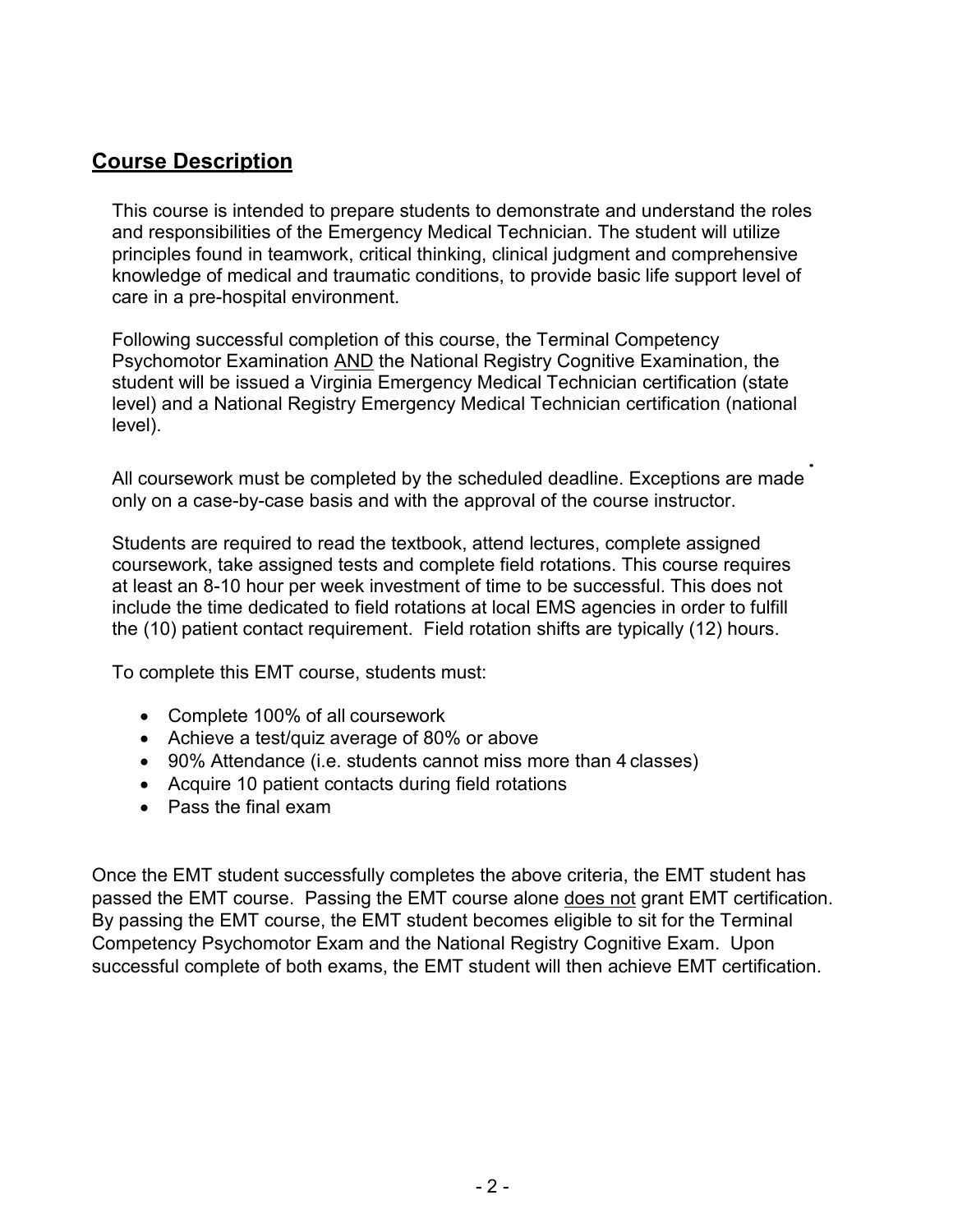## **Course Expectations**

To be successful in this course, you will need:

- **1) To be self-motivated and committed.** All didactic material will be in the form of in-person lectures. This requires the student to be in attendance. Tests or quizzes must be completed within a specific due date, no exceptions.
- **2) Access to high speed internet AND a computer.** High-speed internet access and access to a computer is a MUST for this course. High-speed internet and computers are generally available at local county libraries. Additionally, your local rescue squad or fire department may offer high-speed internet access. Do not rely on cell-phone data plans, as some areas of the online software used do not work on cell phone internet browsers. ODEMSA is not responsible for data overage charges.
- **3) Complete the physical requirements of the class.** This is a physically demanding course. You must be able to complete all skills. This includes but not limited to - kneeling, pulling, pushing, performing CPR, crouching, bending, and lifting 150 lbs.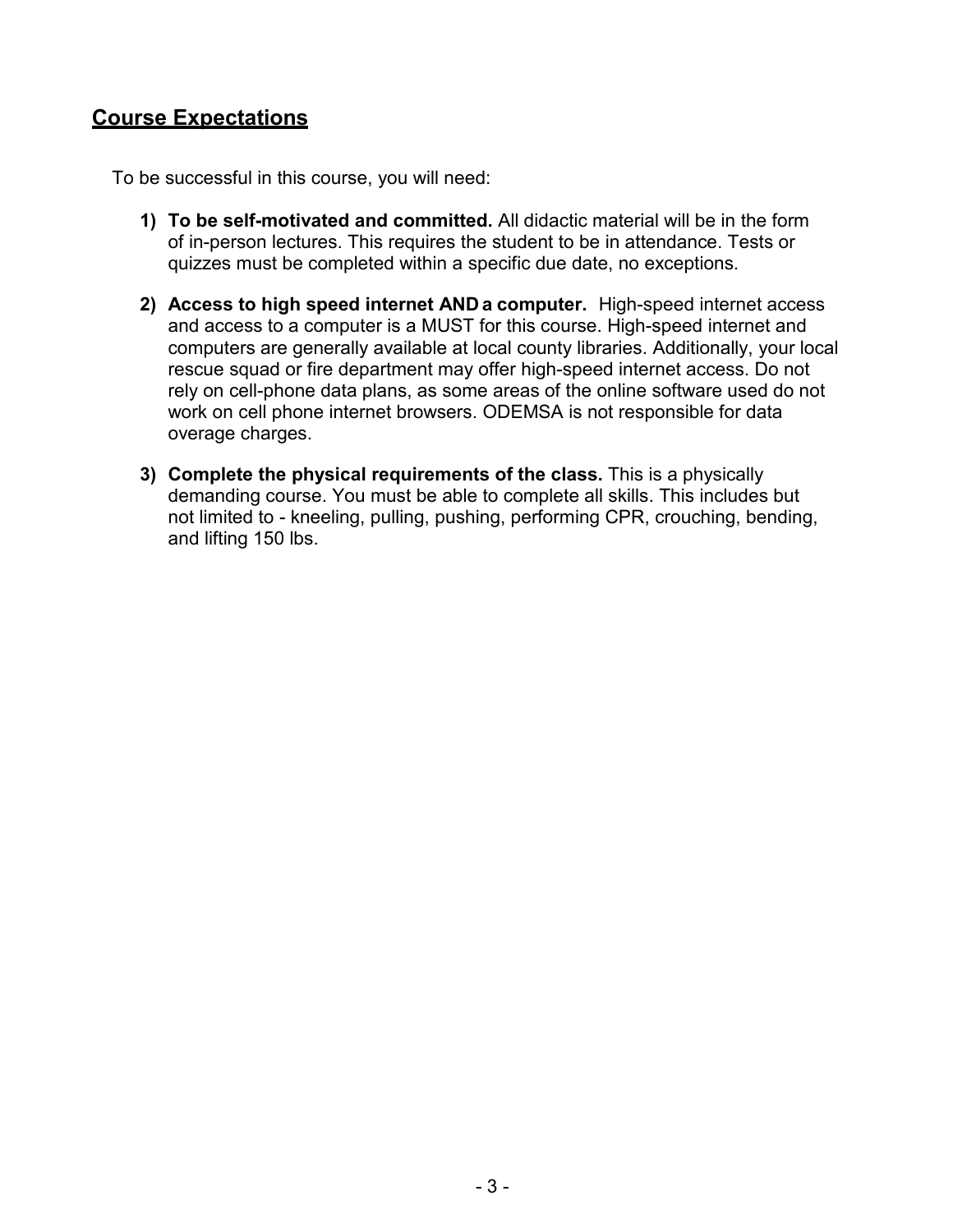## **Admission Requirements**

## **Application**

Prospective students must submit an online application. Paper applications will not be accepted. Applications open **June 13, 2022**.

Click the link here: [ODEMSA Fall 2022 EMT](https://form.jotform.com/221634234653149) Course Application

## **Cardiopulmonary Resuscitation Requirements**

If the prospective student is already CPR certified at the appropriate BLS/Healthcare Provider level, the CPR certification must be from the list of approved CPR courses below. CPR certification cannot be expired nor can the certification expire at any time during the EMT course. If the CPR certification expires during the EMT course, the student will need to sign up for the CPR course provided.

- American Heart Association BLS CPR (previously known as Healthcare Provider)
- American Red Cross "CPR/AED for the Professional Rescuer and Healthcare Provider"
- American Safety and Health Institute "CPR-PRO"

If the student does not have an appropriate CPR certification, there will be an American Heart Association (AHA) BLS CPR class taught at the ODEMSA office on Saturday, August 20, 2022 with two sessions, as needed:

Morning session: 9:00 AM – 1:00 PM

Afternoon session: 3:00 PM – 7:00 PM

### *\*\*There is an additional fee of \$65.00 for the CPR course\*\**

## **EMS Personnel Requirements and Standard of Conduct**

Applicants shall meet and maintain compliance with the following general requirements:

- Be proficient in reading, writing and speaking the English language in order to clearly communicate with a patient, family or bystander to determine a chief complaint, nature of illness, mechanism of injury and/or assess signs and symptoms.
- Be clean and neat in appearance.
- Have no physical or mental impairment that would render him unable to perform all practical skills required for that level of training. Physical and mental performance skills include the ability of the individual to function and communicate independently to perform appropriate patient care, physical assessments and treatments without the need for an assistant.
	- o May not be under the influence of any drugs or intoxicating substances that impairs your ability to provide patient care or operate a motor vehicle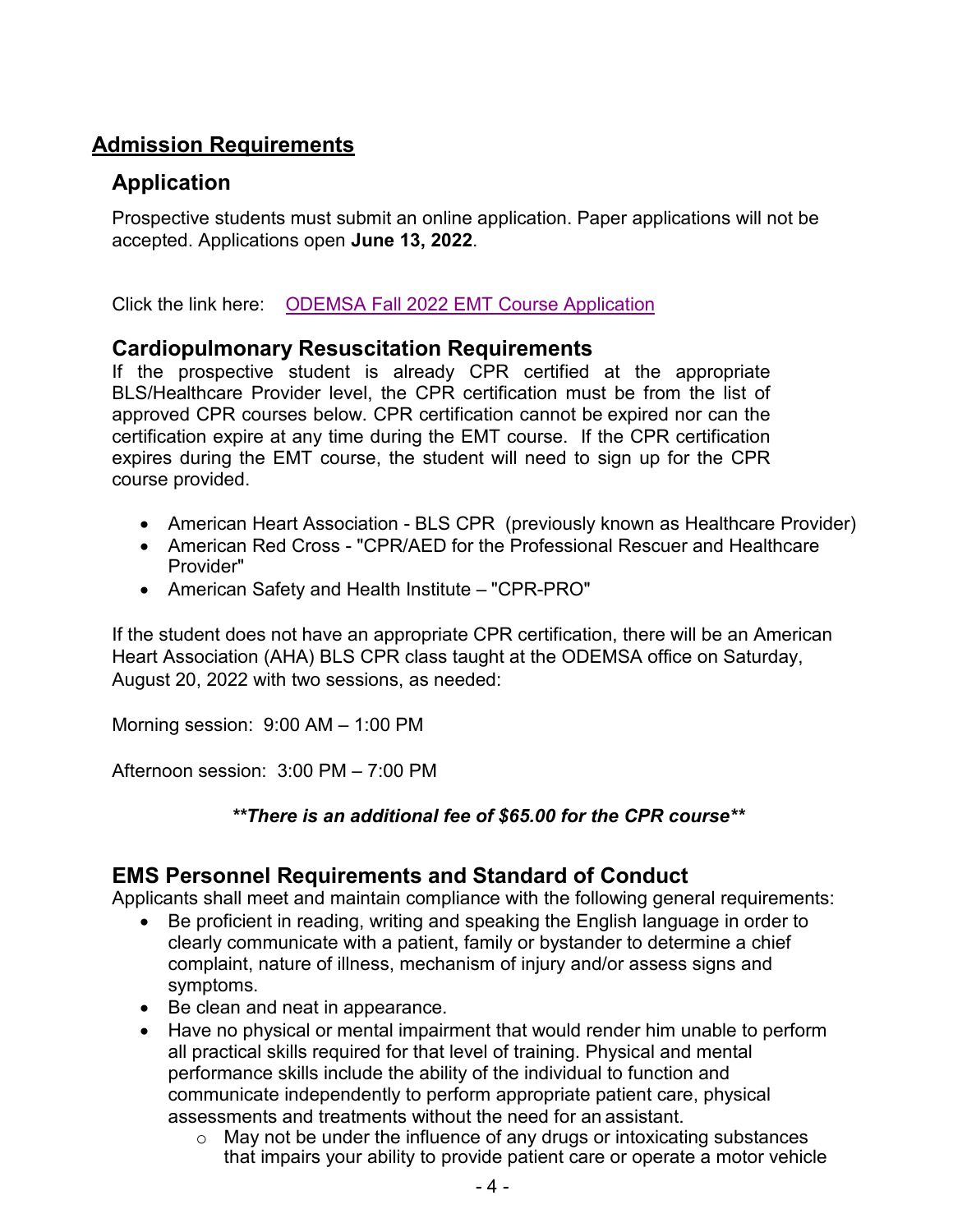while in class, or clinicals, while on duty or when responding or assisting in the care of a patient.

- If you are a foreign national, you must have secured a U.S. Government Student Visa.
	- o If you have not been issued a US Social Security Administration number (SSN), you must submit copies of your U.S. Government Student Visa together with your enrollment form.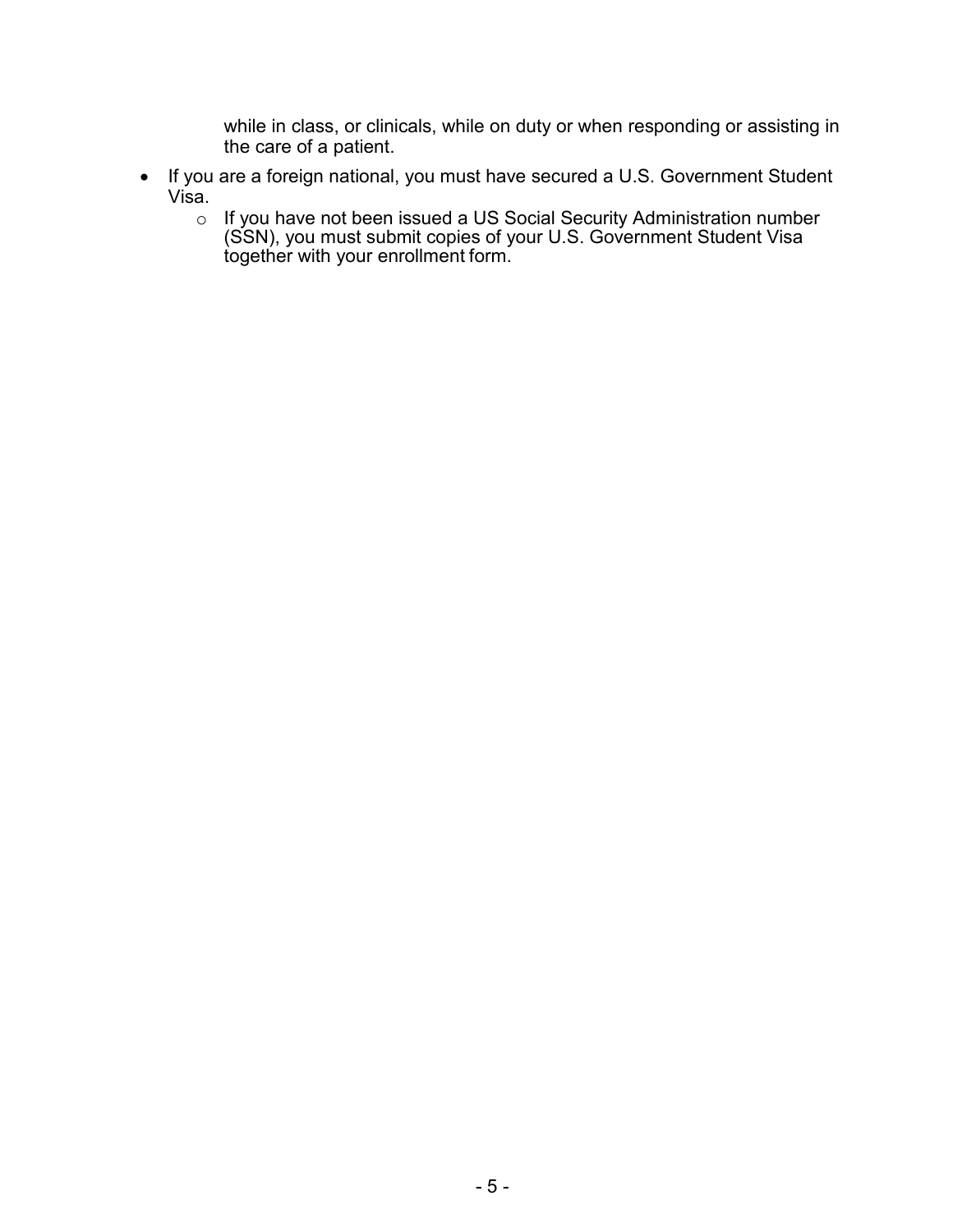## **Age Requirements**

VA OEMS Regulations state that all students enrolled in EMS courses must be a minimum of 16 years of age at the beginning date of this certification program. Students must be 16 years of age **on or before August 16, 2022** to enroll in this course. ODEMSA cannot offer any flexibility regarding this date.

If less than 18 years of age, the applicant must provide the course instructor with a completed parental permission form with the signature of a parent or guardian verifying approval for enrollment in the course.

If the applicant is less than 18 years of age and affiliated with an EMS or other public safety agency, the applicant must also provide the course instructor with documentation from an Officer of the agency stating that the applicant will be covered by agency insurance while attending the course. (Students less than 18 years of age must obtain and complete a copy of the **Student Permission Form (TR-07)** from the course instructor, Tiffany Almeida.)

## **Criminal History**

There are certain types of criminal records that will preclude individuals from applying for EMS certification (and thus, taking this course). These are generally crimes which preclude individual from ever obtaining EMS certification in Virginia, and crimes which the individual may apply after conditions are met. These are listed below in detail. For more information, please contact the course instructor, Tiffany Almeida, [talmeida@vaems.org 8](mailto:talmeida@vaems.org)04-560-3300 ext 102. In some cases, you may be referred to the Office of EMS for clarification.

Individuals convicted of certain crimes present an unreasonable risk to public health and safety. **Thus, applications for certification by individuals convicted of the following crimes will be denied in all cases**:

- 1) Felonies involving sexual misconduct where the victim's failure to affirmatively consent is an element of the crime, such as forciblerape.
- 2) Felonies involving the sexual or physical abuse of children, the elderly or the infirm, such as sexual misconduct with a child, making or distributing child pornography or using a child in a sexual display, incest involving a child, or assault on an elderly or infirm person.
- 3) Any crime in which the victim is an out-of-hospital patient or a patient or resident of a healthcare facility including abuse of, neglect of, theft from, or financial exploitation of a person entrusted to the care or protection of the applicant.
- 4) Serious crimes of violence against persons such as assault or battery with a dangerous weapon, aggravated assault and battery, murder or attempted murder, manslaughter except involuntary manslaughter, kidnapping, robbery of any degree, or arson.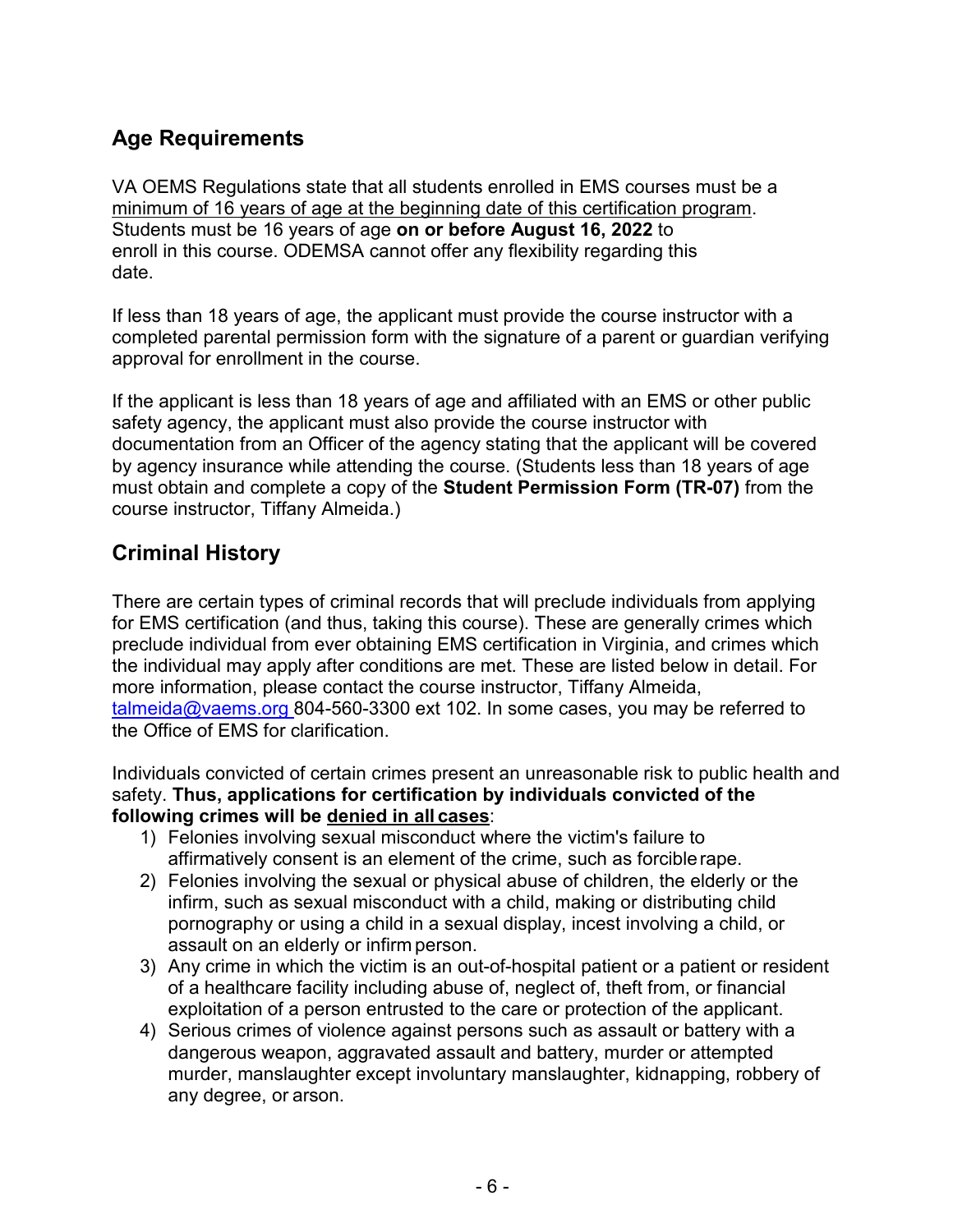5) Has been subject to a permanent revocation of license or certification by another state EMS office or other recognized state or national healthcare provider licensing or certifying body.

Individuals in the following categories will be denied application for certification by the Office of EMS except in extraordinary circumstances, and then will be granted only if the applicant or provider establishes by clear and convincing evidence that certification will not jeopardize public health and safety.

- 1) Application for certification by individuals who have been convicted of any crime and who are currently incarcerated, on work release, on probation, or onparole.
- 2) Application for or certification by individuals convicted of crimes in the following categories unless at least five years have passed since the conviction or five years have passed since release from custodial confinement whichever occurs later.
	- a. Crimes involving controlled substances or synthetics, including unlawful possession or distribution or intent to distribute unlawfully Schedule I through V drugs as defined by the Virginia Drug Control Act (§ 54.1-3400 seq. of the Code of Virginia).
	- b. Serious crimes against property, such as grand larceny, burglary, embezzlement, or insurance fraud.
	- c. Any other crime involving sexual misconduct.
- 3) Is currently under any disciplinary or enforcement action from another state EMS office or other recognized state or national healthcare provider licensing or certifying body. Personnel subject to these disciplinary or enforcement actions may be eligible for certification provided there have been no further disciplinary or enforcement actions for five years prior to application for certification in Virginia.

All references to criminal acts or convictions under this section refer to substantially similar laws or regulations of any other state or the United States. Convictions include prior adult convictions, juvenile convictions and adjudications of delinquency based on an offense that would have been, at the time of conviction, a felony conviction if committed by an adult within or outside Virginia.

See Virginia EMS Regulations, 12VAC5-31-900, 12VAC5-31-910 (October 10, 2012) for more information.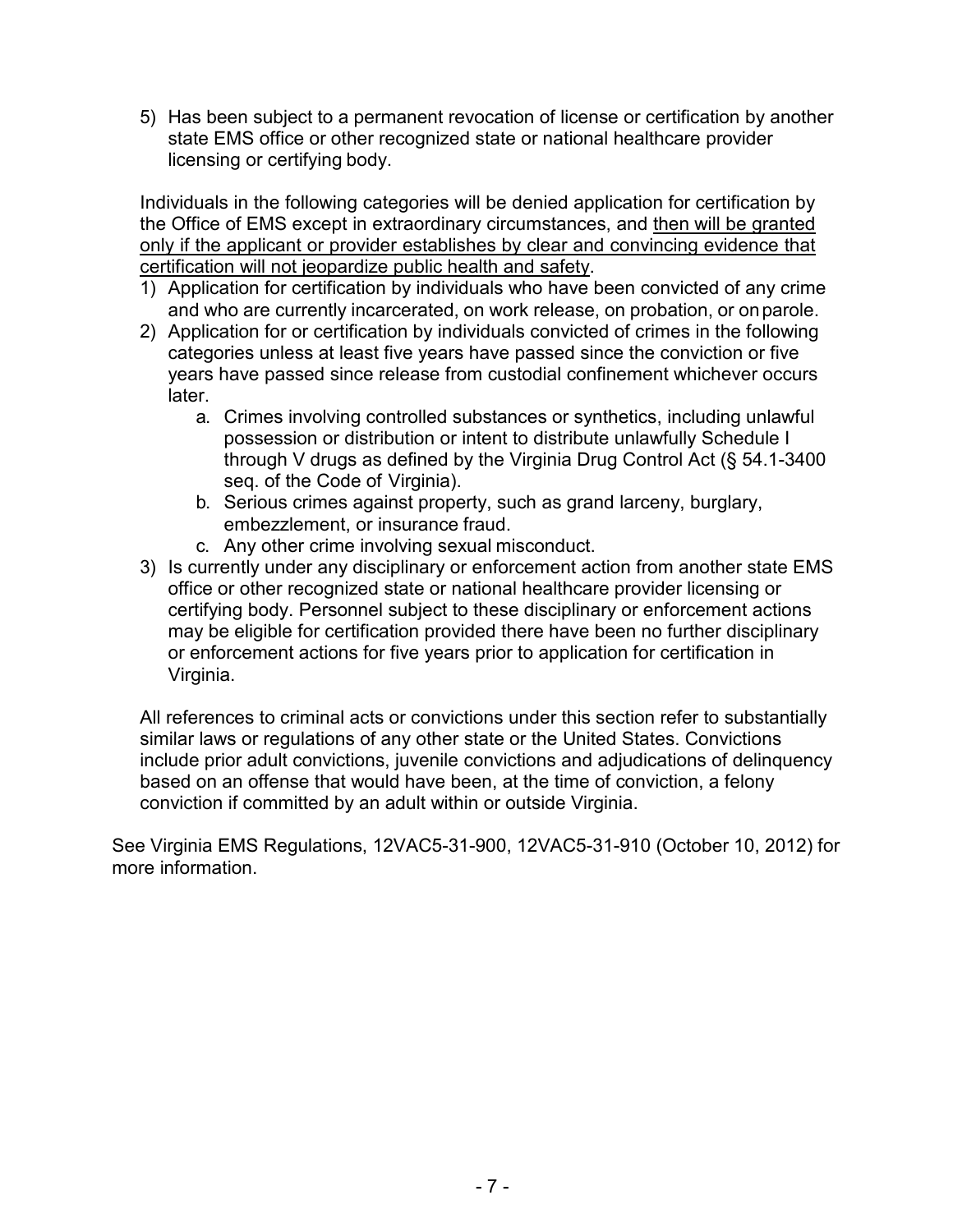## **Scheduled Courses**

The course begins **August 16, 2022** and ends **December 20, 2022**. All skills and course assignments must be completed by **November 19, 2022**. The course is facilitated via inperson lecture and skills format. The class meeting times are attached to the end of the packet.

#### **Tuesday, August 16, 2022 – 6:30 PM – ODEMSA Office – First Night meeting; Course orientation.**

#### **Address: 7818 E. Parham Road, Suite 911, Henrico, Virginia 23294 (VCU Health - Parham Building, in the basement)**

- \*\*\*First night of class is mandatory for all students\*\*\*
- Any student who does not show the first night of class will be assumed to have dropped the course. A candidate from the waitlist ranking will be chosen to fill this spot.
- You must bring a laptop to the first night of class (iPads and phones will not work)

Physical Address: **7818 E. Parham Rd. Suite 911 Henrico, Virginia 23294**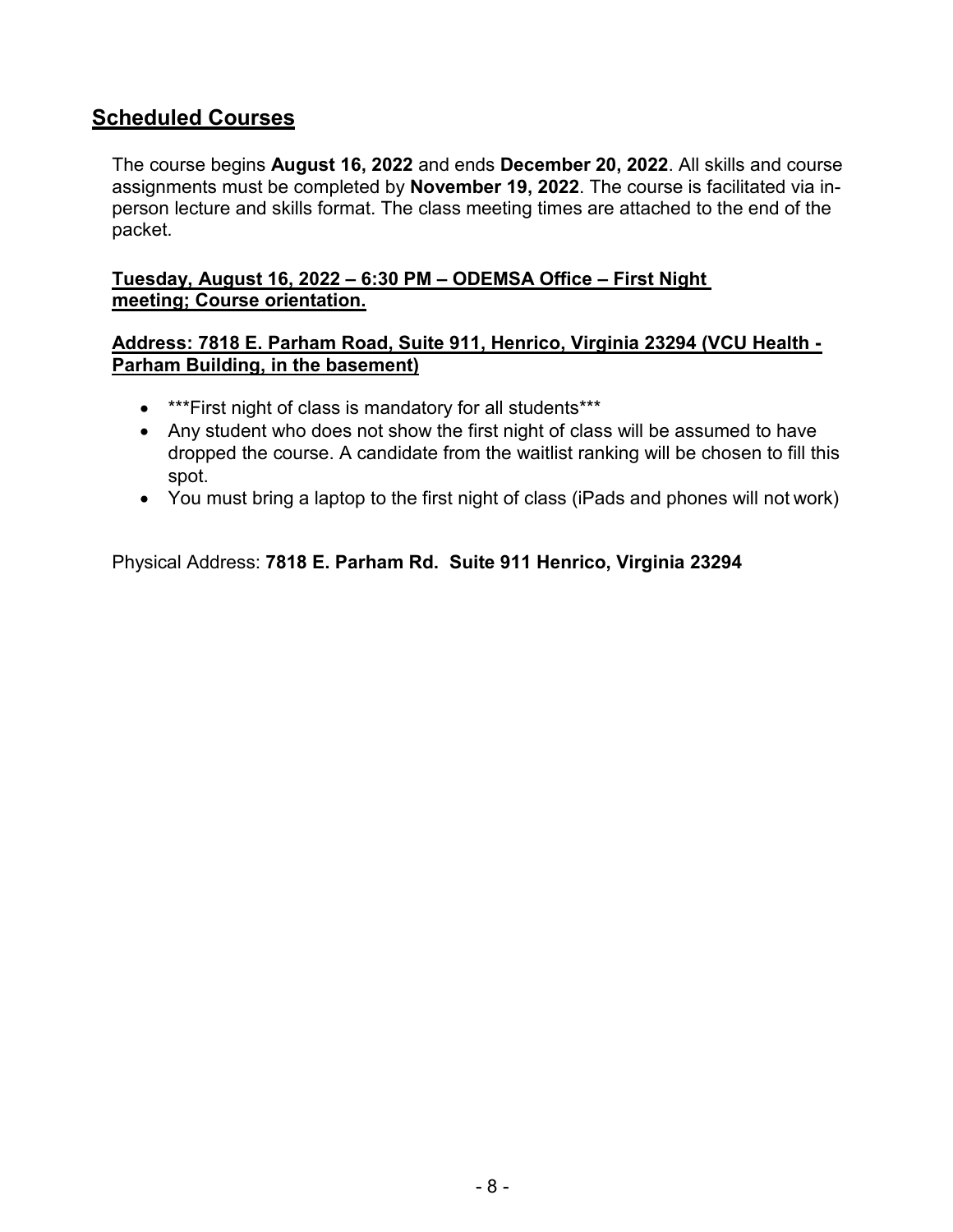## **Course Tuition**

**Tuition for this course is \$850.00**. Unless prior arrangements are made with ODEMSA, tuition is **payable to ODEMSA by July 16, 2022**. The tuition includes all costs except for CPR certification (if needed) and liability insurance for students not affiliated with an EMS agency.

#### **VIRGINA OFFICE OF EMS SCHOLARSHIP:**

Eligible students may apply for the Virginia Office of EMS scholarship. If eligible, students must meet all criteria and stipulations of the scholarship. If interested, click on link for further information. Read all information carefully and ensure you understand all requirements involved with the Virginia Office of EMS Scholarship:

### [VA OFFICE OF EMS SCHOLARSHIP](https://www.vdh.virginia.gov/emergency-medical-services/education-certification/ems-scholarship/)

#### **SUMMARY OF COSTS:**

The cost of this EMT course is all-inclusive with the exception of CPR certification (if needed) and liability insurance. The total cost of the course is **\$850.00**.

Included:

- Tuition
- Textbook with online access code
	- $\circ$  "Emergency Care and Transportation of the Sick and Injured" 12<sup>th</sup> Edition with Navigate access
- Supplies:
	- o Blood pressure cuff
	- o Stethoscope
	- o Penlight
	- o Safety glasses
- Platinum Planner
- N95 Fit Testing
- Terminal Competency Psychomotor Exam
- National Registry Cognitive Exam  $(1<sup>st</sup>$  attempt paid by VA Office of EMS)

Not included:

- CPR course (if needed)
- Liability insurance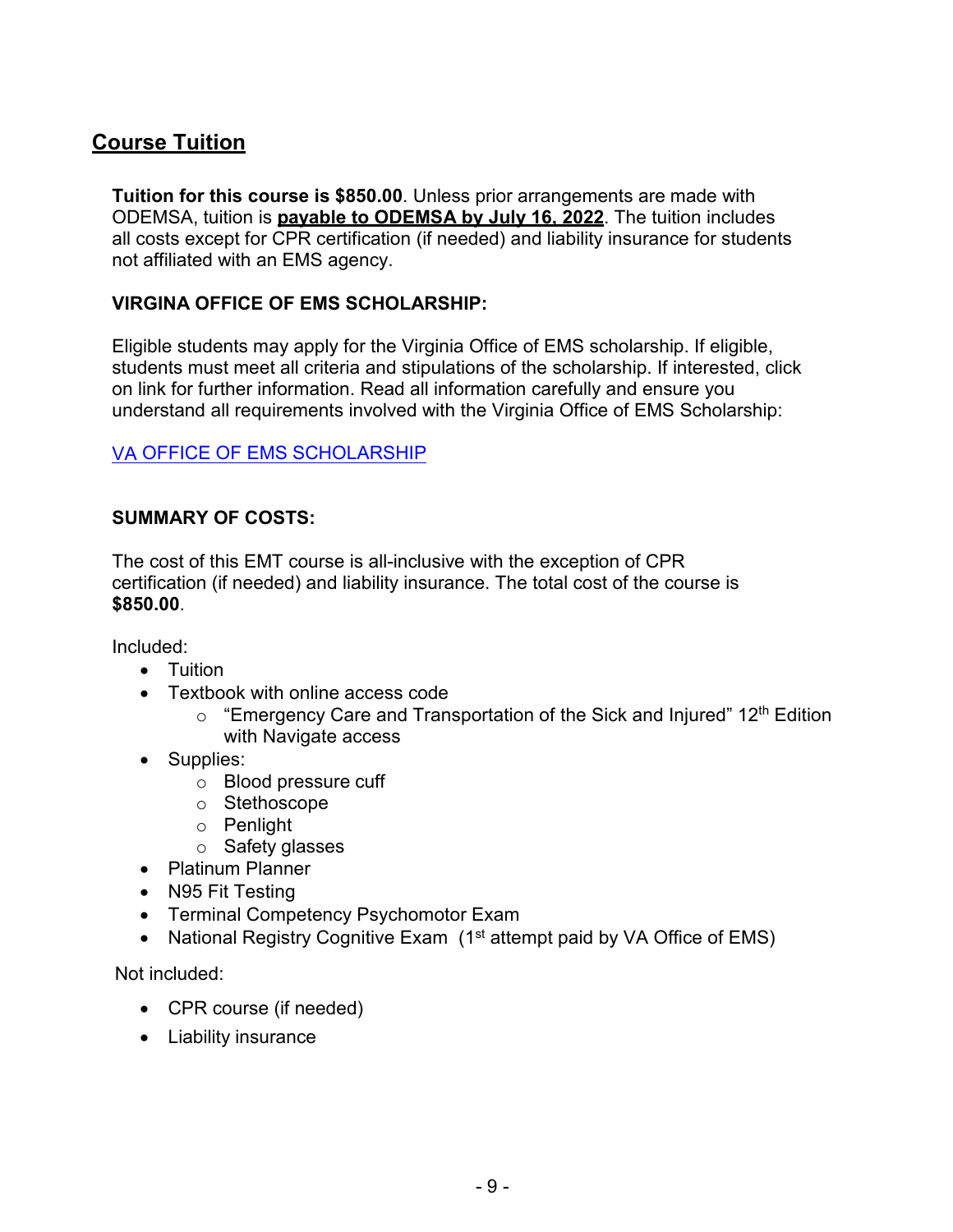## **Fees and Other Requirements**

Students will need to sign up for a Platinum Planner student account. Platinum Planner is used for skills tracking. For this reason, reliable internet and a computer are required for this course.

#### **CERTIFICATION TESTING:**

The Terminal Competency Psychomotor Exam is performed "in-house" at no additional cost to students.

The National Registry of EMT's performs the cognitive exam. The Virginia Office of EMS pays for the first attempt. If additional attempts are needed, the student pays all additional attempts.

#### **HEALTH AND IMMUNIZATION:**

If your agency requires, you will need immunizations and a health statement on file to start field rotations. Some agencies require students to have immunizations. ODEMSA recommends students in its programs have a physical to protect themselves and patients with whom they will come into contact. In addition, the student must have a record of immunization which must be completed before the field rotation experience can begin. We suggest you contact your PCP for both.

### *COVID-19 Vaccination Requirement: Proof of COVID-19 vaccination is required for this course.*

### **Liability Insurance**

Students must be covered by liability insurance. Students who are members of a licensed EMS agency generally are covered by their agency's insurance carrier. If not, the student must purchase an appropriate amount of insurance from an insurance agency. The student must show proof of coverage either by a signed statement from an EMS agency official, or proof of purchase of an individual plan to the course instructor, Tiffany Almeida.

Every hospital within the ODEMSA region requires students have at least liability coverage to the extent of \$1,000,000.00 per occurrence / \$3,000,000.00 aggregate. Therefore, students must purchase, at your own cost, liability insurance that meets the minimum required coverage amounts.

*AFFILIATED EMS PROVIDERS:* Volunteer and career EMS providers are generally covered for liability insurance by their agency's insurance carrier while performing in an EMS training program. Contact your agency's insurance carrier to verify that coverage.

*NON-AFFILIATED EMS APPLICANTS:* A person who is not affiliated with a licensed EMS agency must purchase an individual liability insurance policy. Below is an agency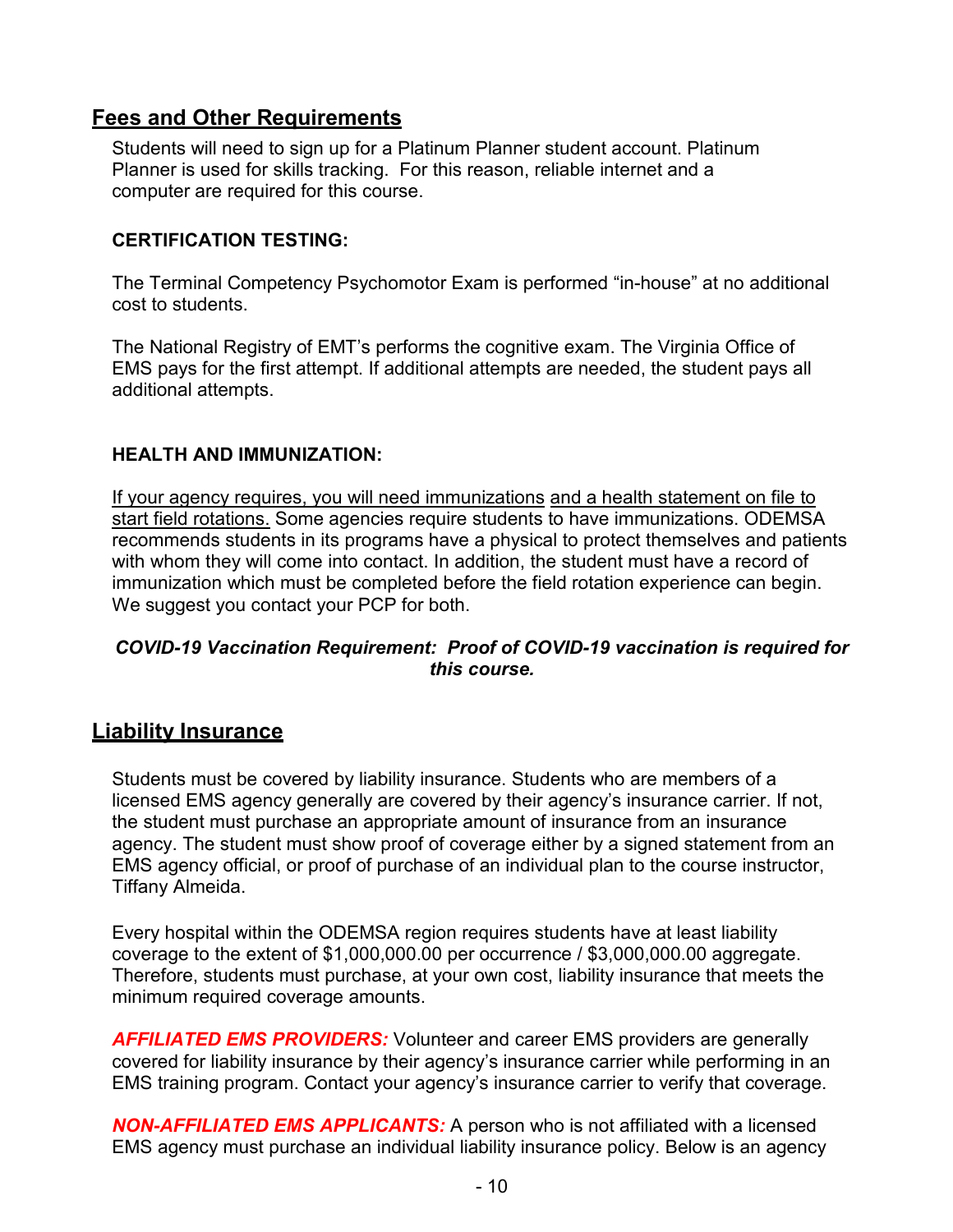listed on the Virginia Office of EMS website. ODEMSA suggests that the applicant investigate several to find one that fits the requirements. The insurance vender is listed as a reference and should not be interpreted as an endorsement.

#### **Healthcare Providers Service Organization (HPSO)**

159 E. County Line Road Hatboro, PA 19040-1218 Phone: 1-800-982-9491 Fax: 1-800-739-8818 Web page: [http://www.hpso.com](http://www.hpso.com/)

The students must bring their proof of liability coverage on the first night of class.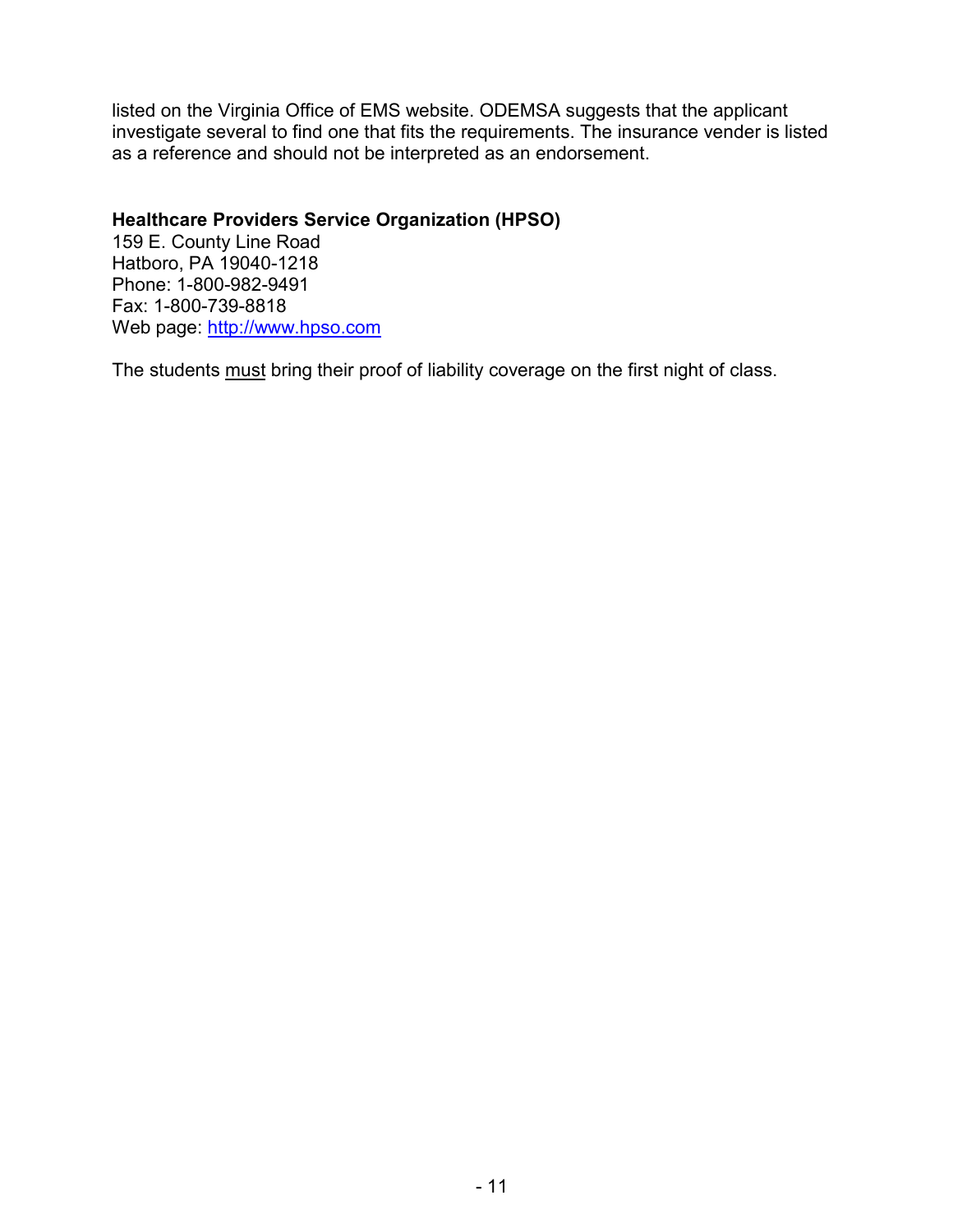## **Refund Policy**

Students who are accepted and who have paid but find they are no longer able to commit to the course will have until July 16, 2022 to notify ODEMSA in writing to receive a full refund. After July 16, 2022, no refunds will be granted for the course. An exception can be made in extenuating circumstances, such as, deterioration of the COVID-19 pandemic resulting in cancellation of the course.

## **Interviews**

Once an online application is received, the individual will be notified via email to schedule an interview. Interviews are held at the Old Dominion EMS Alliance office (ODEMSA), unless otherwise noted.

The ODEMSA office is located in the basement of the VCU Health – Parham Building. Parking is free. Parking is located in both the front and rear lots.

Upon arrival, check in with security located on the first floor lobby. Take the elevators down to the basement level and follow the signs to the ODEMSA office.

Physical address: **7818 E. Parham Road, Suite 911, Henrico, Virginia 23294.**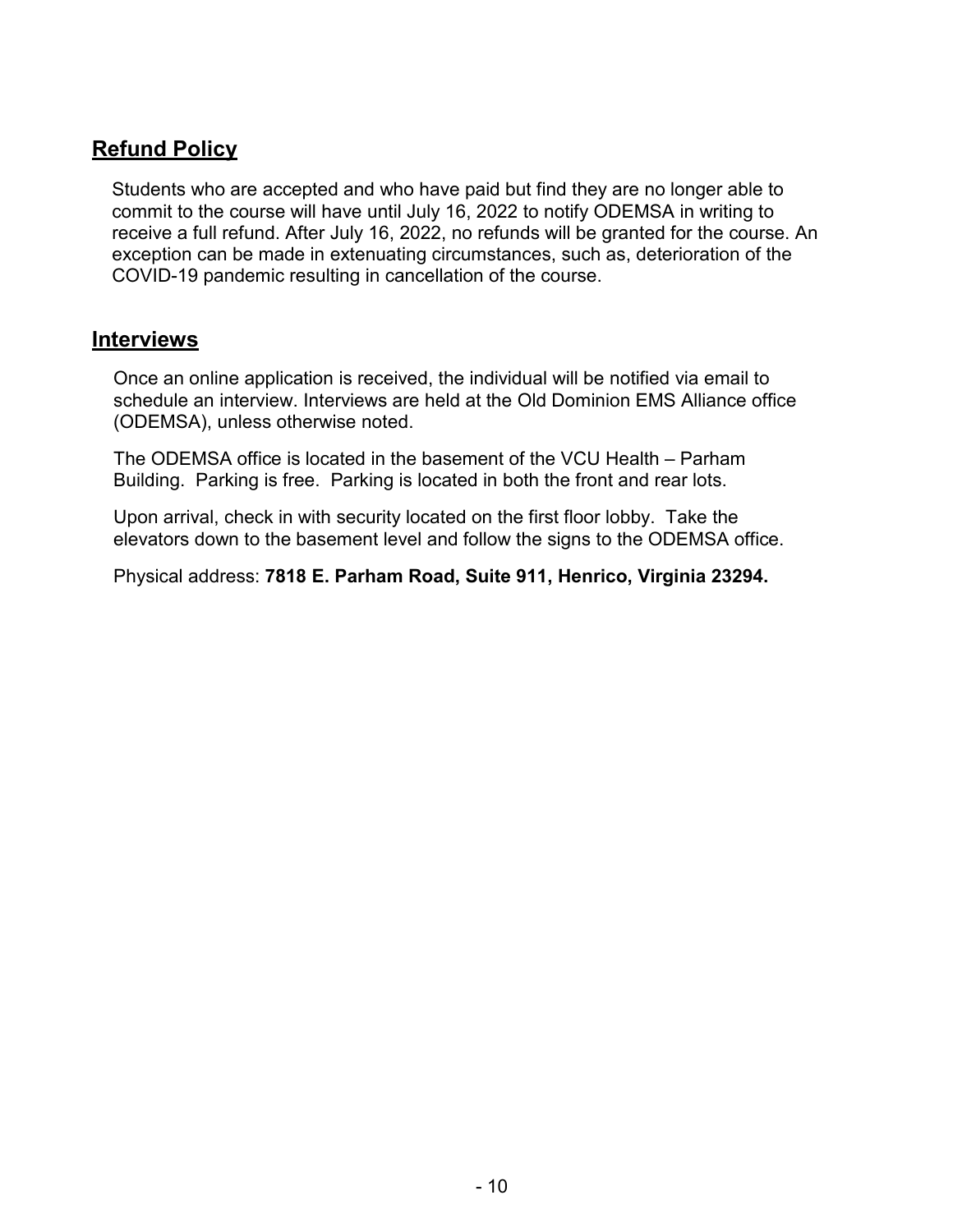## **ODEMSA EMT Fall 2022 Course Schedule**

| <b>Date</b>             | <b>Topic</b>                                                                                     | <b>Chapter</b> |
|-------------------------|--------------------------------------------------------------------------------------------------|----------------|
| Tuesday, 8/16/22        | First Night of Class                                                                             |                |
| Thursday, 8/18/22       | Mental Health Roundtable                                                                         | $\overline{2}$ |
| Tuesday, 8/23/22        | <b>EMS Systems, Medical</b>                                                                      | 1, 3           |
|                         | Legal/Ethics                                                                                     |                |
| Thursday, 8/25/22       | Documentation, Medical Terminology                                                               | 4, 5           |
| Saturday, 8/27/22       | Practical: Lifting & Moving, Intro to Vital Signs,<br><b>Documentation, Radio Communications</b> | 4, 8           |
| Tuesday, 8/30/22        | Human body/A&P                                                                                   | 6              |
| Thursday, 9/1/22        | Airway, Pharmacology                                                                             | 11, 12         |
| Tuesday, 9/6/22         | Respiratory                                                                                      | 16             |
| Thursday, 9/8/22        | <b>Patient Assessment</b>                                                                        | 10             |
| <b>Tuesday, 9/13/22</b> | <b>NO CLASS</b>                                                                                  |                |
| Thursday, 9/15/22       | Shock                                                                                            | 13             |
| Tuesday, 9/20/22        | Cardiovascular                                                                                   | 17             |
| Thursday, 9/22/22       | GI/GU, Endocrine                                                                                 | 19, 20         |
| Saturday, 9/24/22       | <b>Practical: Pt Assessment, Airway, 12-Leads</b>                                                | 10, 11, 17     |
| Tuesday, 9/27/22        | Neurological                                                                                     | 18             |
| Thursday, 9/29/22       | Anaphylaxis, Toxicology                                                                          | 21, 22         |
| Tuesday, 10/4/22        | Behavioral, Gynecological                                                                        | 23, 24         |
| Thursday, 10/6/22       | Trauma Overview, Bleeding                                                                        | 25, 26         |
| Tuesday, 10/11/22       | Soft-Tissue, Face & Neck Injuries                                                                | 27, 28         |
| Thursday, 10/13/22      | Head & Spine, Chest Injuries                                                                     | 29,30          |
| Saturday, 10/15/22      | Practical: BLS Megacode, Pt Assessment, Trauma Skills                                            | 14,10          |
| Tuesday, 10/18/22       | Abdominal/GU Injuries                                                                            | 31             |
| Thursday, 10/20/22      | Orthopedic Injuries                                                                              | 32             |
| Tuesday, 10/25/22       | <b>Obstetrics/Neonatal Resuscitation</b>                                                         | 34             |
| Thursday, 10/27/22      | Pediatrics                                                                                       | 35             |
| Saturday, 10/29/22      | Practical: Pt Assessments, Trauma Skills, OB                                                     |                |